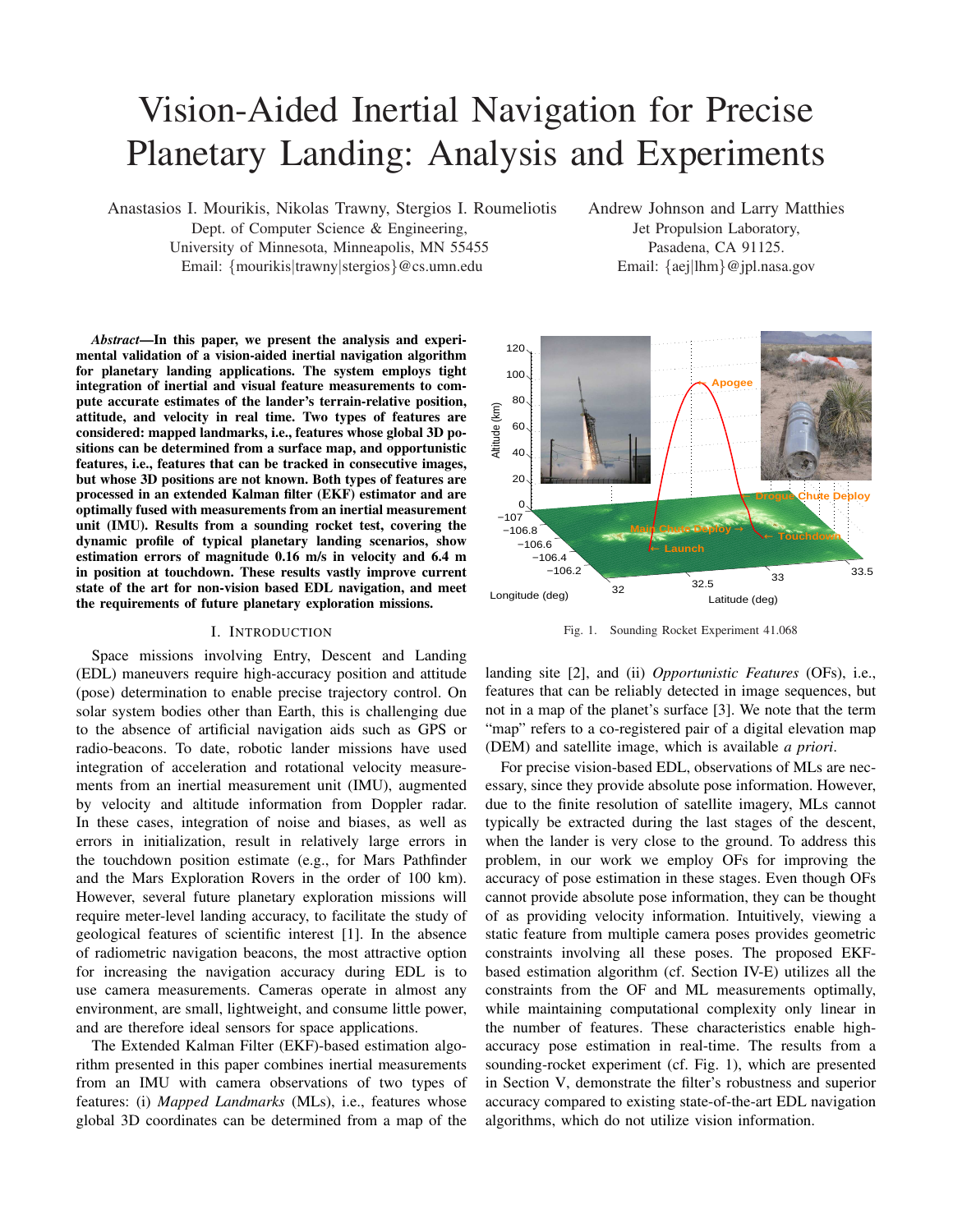#### II. RELATED WORK

Only a few recursive estimation approaches that utilize measurements of *a priori* known features have been proposed in the literature. In [4], a statistical (zero-acceleration) model is employed for propagating the pose estimate between ML observations. However, the use of a statistical model (rather than inertial measurements), limits the applicability of such an approach to maneuvers with *slow dynamics* that occur, for example, during spacecraft rendezvous and docking. In [5], [6], inertial measurements are fused with observations of artificial rectangular targets, and with heading measurements from a magnetometer. In their work, the authors use measurements both of the coordinates of a target's projection *and* of the *area* of this projection. Area measurements, though, may be difficult or unreliable when dealing with real planetary imagery, where visual features are less structured. Finally, in [7] inertial measurements are fused with bearing measurements to MLs, but the spacecraft's attitude is assumed to be perfectly known, which is not a valid assumption for EDL.

In addition to processing measurements to MLs, in this work we also utilize measurements to features whose position in the global frame is *not* known in advance (OFs). The standard method of treating such features is to include their positions in the state vector, and to estimate them along with the camera trajectory. This is the well-known Simultaneous Localization and Mapping (SLAM) problem, for which numerous approaches that employ vision and inertial sensing have recently been proposed (e.g., [8] and references therein). However, the need to maintain the landmark estimates in SLAM results in increased computational complexity (quadratic in the number of features for EKF-SLAM). Moreover, the main benefit of performing SLAM is the ability to achieve "loop closing" when revisiting an area. Due to the nature of EDL trajectories loop closing is not an important consideration, and thus the quadratic computational complexity of SLAM does not appear to be justified in the context of EDL. In contrast, our algorithm attains complexity only *linear* in the number of OFs.

In our work, OF measurements are employed for imposing constraints between multiple camera poses. In a similar spirit, in [7], [9], a history of only the latest *two* camera poses is considered, and visual measurements are utilized for imposing constraints between them. Moreover, pairwise relative-pose constraints are employed for pose estimation in several approaches that maintain a history of multiple camera poses (e.g., [10] and references therein). Contrary to that, the proposed algorithm does not use the measurements for deriving relative-pose estimates. This reduces the computational burden, avoids possible correlations between the displacement measurements [11], and is more robust to non-linearities. Finally, a sliding window of poses is also maintained in the VSDF algorithm [12]. However, the VSDF is tailored for cases where no motion model is available (in EDL the IMU measurements provide such a model), and its computational complexity is at least quadratic in the number of features.



Fig. 2. ML algorithm concept: by matching templates between descent images and a visual map of the landing site, the algorithm produces measurements of the image projections of features with known 3D coordinates (i.e., MLs).

#### III. IMAGE PROCESSING

Several techniques can be applied for feature extraction in planetary landing applications. For example, Cheng *et al.* [13] propose using craters as landmarks for navigation. Craters are abundant on most bodies of interest in our solar system, and this makes them a very useful feature. However, there exist sites (e.g., in the polar regions of Mars) where craters are not present. In this case, more general feature types can be used, such as SIFT keypoints [14], and Harris corners [15]. In our work, the image processing module relies on Harris corners and normalized correlation, because (i) corner features can be extracted more efficiently than SIFT keys, since they do not require a search over image scale, (ii) Harris corners have been shown to be more robust to illumination changes than SIFT [16], and (iii) image correlation is a field-tested technology, which has already been employed in EDL applications [17].

The ML algorithm applies normalized correlation to match templates from the descent images to the map (cf. Fig. 2). Each selected template is warped prior to correlation, so as to have the same scale and orientation as the map. This enables us to reduce matching to a 2-D search, which can be carried out very efficiently. We note that the size of the search windows for correlation depends on the accuracy of the camera pose estimate. When the camera pose is very uncertain (e.g., when the first images are recorded), the search windows are very large, and directly applying correlation search for all features is computationally expensive. In that case, an FFT map-matching step is employed prior to ML matching. During this step, a rough alignment of the image with the map is obtained, by frequency-domain correlation of a single large template. Using this initial estimate, the dimensions of the search areas for ML matching are significantly reduced. For OF tracking, we perform pairwise correlation matching between images. To reduce the effects of the changing camera viewpoint, the homography that is induced by the camera motion between consecutive images is accounted for during correlation. For a detailed description of the image-processing algorithms, the reader is referred to [18].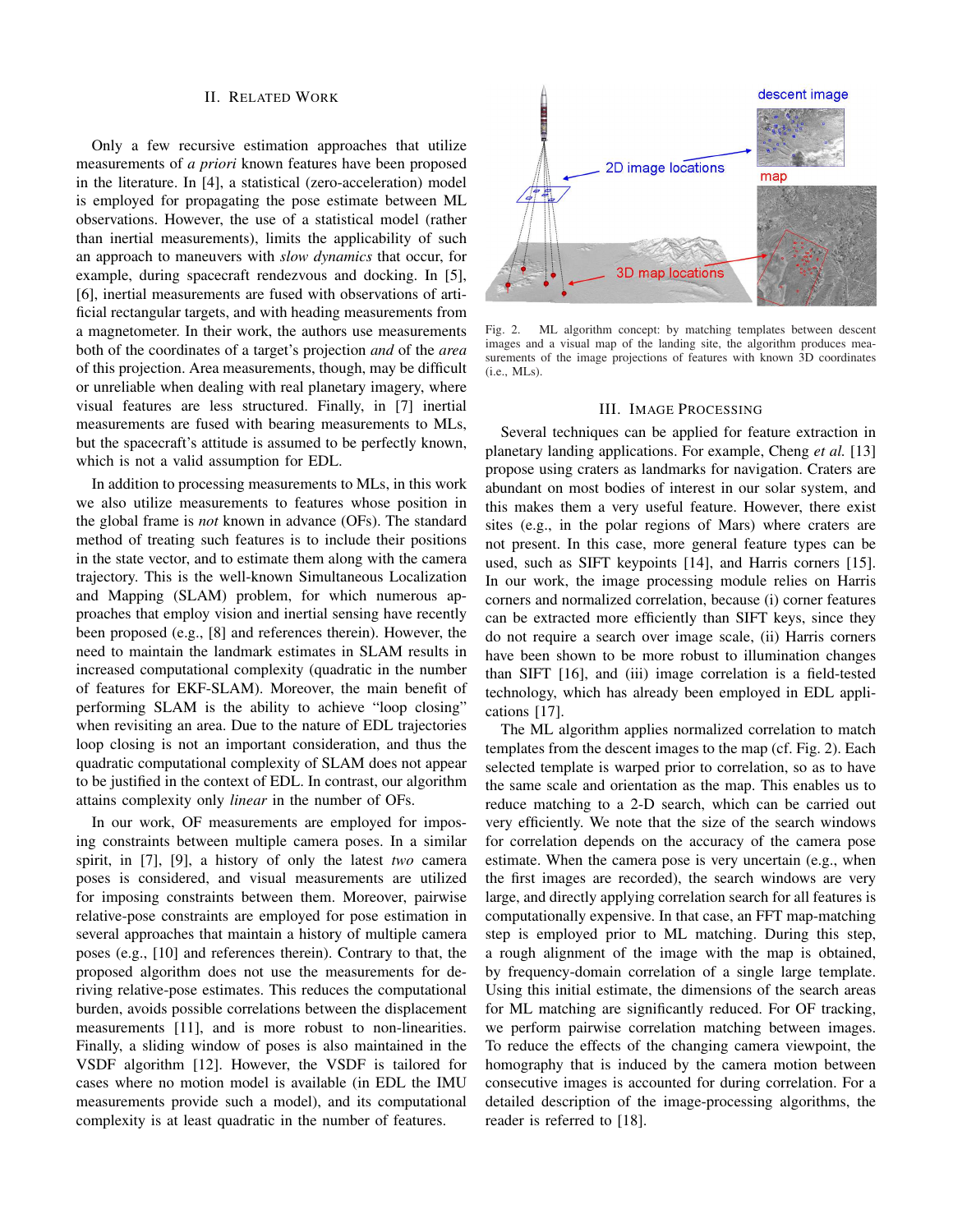## Algorithm 1 Vision-aided Inertial Navigation Algorithm

Propagation: For each IMU measurement received, propagate the state and covariance estimates (cf. Section IV-B).

Image acquisition: Every time a new image is recorded,

- augment the state and covariance matrix with a copy of the current camera pose estimate (cf. Section IV-A).
- image processing module begins processing the new image.

Update: When the ML and OF measurements of a given image become available, perform an EKF update using

- all ML measurements of this image (cf. Section IV-D)
- the OFs that are no longer detected in the image sequence (cf. Section IV-E).

#### IV. ESTIMATOR DESCRIPTION

The proposed estimation algorithm (cf. Algorithm 1) employs an EKF to estimate the 3D pose of the *body frame* {B}, which is affixed on the spacecraft's IMU, with respect to a *global frame* of reference  $\{G\}$ . In this work,  $\{G\}$  is selected as a planet-centered, planet-fixed frame of reference that rotates with the planet. The IMU measurements are processed immediately as they become available, for propagating the EKF state and covariance estimates, as discussed in Section IV-B. On the other hand, each time an image is recorded, the current camera pose estimate is appended to the state vector, and the covariance matrix is appropriately augmented. State augmentation is necessary for two reasons: First, due to the processing delays introduced by the image processing module, the camera measurements cannot be processed immediately<sup>1</sup>. Second, maintaining a window of camera poses enables the processing of OF measurements (cf. Section IV-E). Therefore, at any time instant the EKF state vector comprises (i) the *evolving* state,  $X_E$ , which describes the current state of the spacecraft, and (ii) copies of up to  $N$  past poses of the camera. The maximum length of the camera pose history,  $N$ , is selected by pre-flight testing, and is chosen to be equal to the maximum number of images through which an OF can be tracked.

Every time the image processing module produces ML and/or OF measurements, an EKF update takes place. In our implementation, the ML measurements of the latest image are processed immediately as they become available. On the other hand, OF updates occur whenever an OF that has been tracked in a number of images is no longer detected in the latest image. At that time, all the measurements of this feature are processed using the method presented in Section IV-E. In the following sections we present the various steps of the algorithm in detail.

## *A. Structure of the EKF state vector*

The evolving state of the EKF is described by the vector:

$$
\mathbf{X}_{E} = \begin{bmatrix} B\bar{q}^{T} & \mathbf{b}_{g}^{T} & G\mathbf{v}_{B}^{T} & \mathbf{b}_{a}^{T} & G\mathbf{p}_{B}^{T} \end{bmatrix}^{T}
$$
 (1)

where  ${}_{G}^{B}\bar{q}$  is the unit quaternion [19] describing the rotation from the global frame to the body frame,  ${}^{G}_{P}$  and  ${}^{G}_{V}$  are the position and velocity of the body expressed with respect to the global frame, and finally  $\mathbf{b}_q$  and  $\mathbf{b}_a$  are  $3 \times 1$  vectors that describe the biases affecting the gyroscope and accelerometer measurements, respectively. The IMU biases are modeled as random walk processes, driven by the white Gaussian noise vectors  $n_{wg}$  and  $n_{wa}$ , respectively.

Given the definition of the evolving state in Eq. (1), the error-state vector for  $X_E$  is defined accordingly, as:

$$
\widetilde{\mathbf{X}}_E = \begin{bmatrix} \delta \theta_B^T & \widetilde{\mathbf{b}}_g^T & {}^G \widetilde{\mathbf{v}}_B^T & \widetilde{\mathbf{b}}_a^T & {}^G \widetilde{\mathbf{p}}_B^T \end{bmatrix}^T \tag{2}
$$

For the position, velocity, and biases, the standard additive error definition is used (i.e., the error in the estimate  $\hat{x}$ of a quantity x is defined as  $\tilde{x} = x - \hat{x}$ . However, for the quaternion a different error definition is employed. In particular, if  $\hat{\bar{q}}$  is the estimated value of the quaternion  $\bar{q}$ , then the orientation error is described by the *error quaternion*  $\delta \bar{q}$ , which is defined by the relation  $\bar{q} = \delta \bar{q} \otimes \hat{q}$ . In this expression, the symbol ⊗ denotes quaternion multiplication. The error quaternion is

$$
\delta \bar{q} \simeq \left[\frac{1}{2}\delta \theta^T \quad 1\right]^T \tag{3}
$$

Since attitude corresponds to 3 degrees of freedom, using  $\delta\theta$  to describe the attitude errors results in a minimal representation.

Assuming that N camera poses are included in the EKF state vector at time-step  $k$ , this vector has the following form:

$$
\hat{\mathbf{X}}_k = \begin{bmatrix} \hat{\mathbf{X}}_{E_k}^T & C_1 \hat{\mathbf{q}}^T & G \hat{\mathbf{p}}_{C_1}^T & \dots & C_N \hat{\mathbf{q}}^T & G \hat{\mathbf{p}}_{C_N}^T \end{bmatrix}^T \tag{4}
$$

where  ${}_{G}^{C_i} \hat{\bar{q}}$  and  ${}^{G} \hat{\mathbf{p}}_{C_i}$ ,  $i = 1...N$  are the estimates of the camera attitude and position, respectively. The EKF error-state vector is defined accordingly:

$$
\widetilde{\mathbf{X}}_k = \begin{bmatrix} \widetilde{\mathbf{X}}_{E_k}^T & \delta \boldsymbol{\theta}_{C_1}^T & {}^G \widetilde{\mathbf{p}}_{C_1}^T & \dots & \delta \boldsymbol{\theta}_{C_N}^T & {}^G \widetilde{\mathbf{p}}_{C_N}^T \end{bmatrix}^T \qquad (5)
$$

### *B. Propagation*

To derive the filter propagation equations, we employ discretization of the continuous-time IMU system model, as outlined in the following:

*1) Continuous-time system modeling:* The system model describing the time evolution of the evolving state is [20]:

$$
B_{\tilde{G}}\tilde{q}(t) = \frac{1}{2}\Omega(\omega(t))B_{\tilde{G}}\tilde{q}(t), \quad \dot{\mathbf{b}}_g(t) = \mathbf{n}_{wg}(t)
$$
\n
$$
{}^{G}\dot{\mathbf{v}}_B(t) = {}^{G}\mathbf{a}(t), \quad \dot{\mathbf{b}}_a(t) = \mathbf{n}_{wa}(t), \quad {}^{G}\dot{\mathbf{p}}_B(t) = {}^{G}\mathbf{v}_B(t)
$$
\n(6)

In these expressions  $G_{a}$  is the body acceleration in the global frame,  $\boldsymbol{\omega} = [\omega_x \ \omega_y \ \omega_z]^T$  is the body rotational velocity expressed in the body frame, and  $\overline{r}$  $\overline{a}$ 

$$
\Omega(\omega) = \begin{bmatrix} -\lfloor \omega \times \rfloor & \omega \\ -\omega^T & 0 \end{bmatrix}, \quad \lfloor \omega \times \rfloor = \begin{bmatrix} 0 & -\omega_z & \omega_y \\ \omega_z & 0 & -\omega_x \\ -\omega_y & \omega_x & 0 \end{bmatrix}
$$

<sup>&</sup>lt;sup>1</sup>Consider that at time-step k an image is recorded, and that the image measurements become available at time-step  $k + d$ . During the time interval  $[k, k + d]$  IMU measurements are processed normally for state propagation. When, at time step  $k + d$ , the measurements that occurred at time-step k become available, applying an EKF update is possible, because the camera pose at time-step  $k$  is included in the state vector.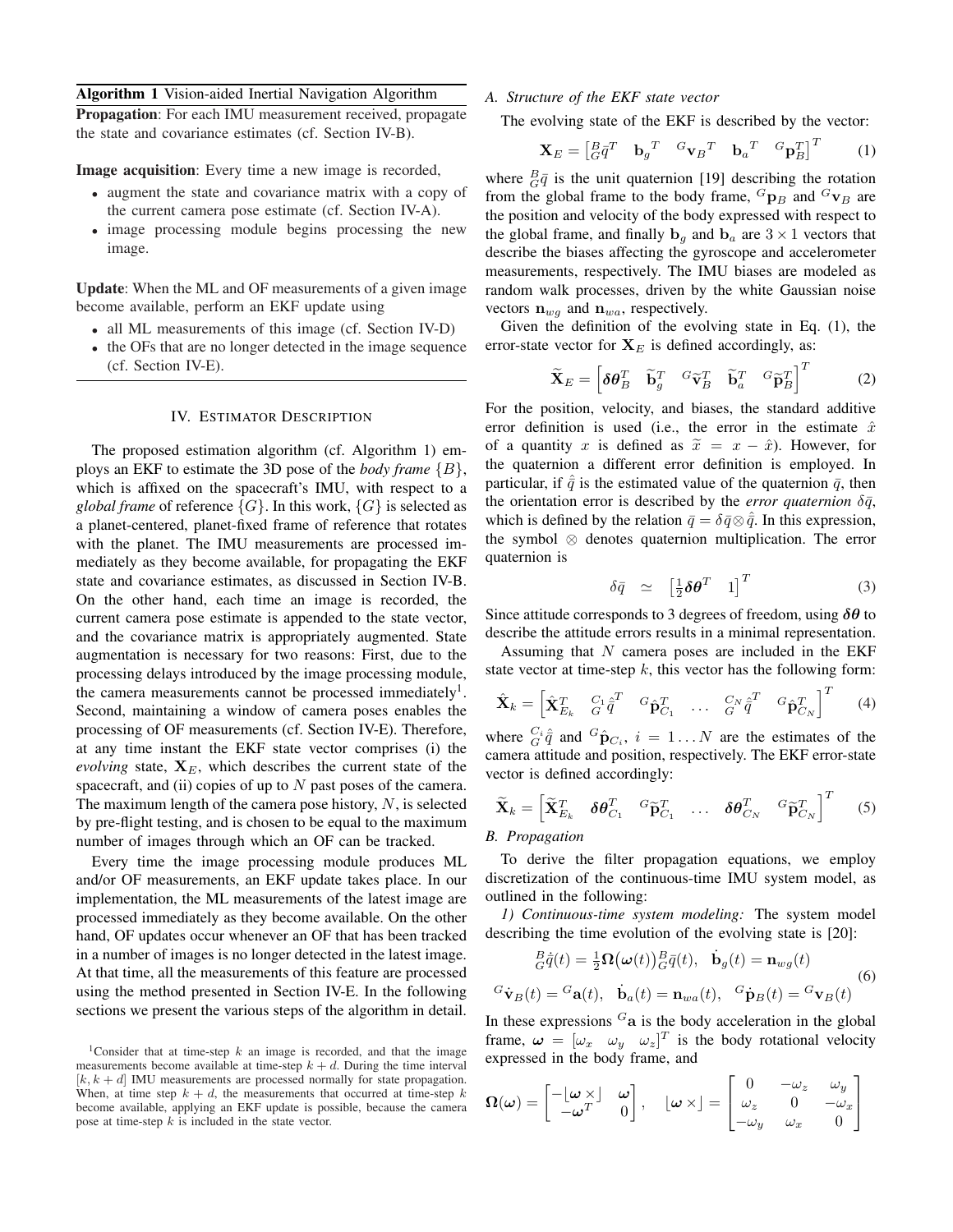The gyroscope and accelerometer measurements,  $\omega_m$  and  $a_m$ respectively, are given by:

$$
\omega_m = \omega + \mathbf{C} \left( \frac{B}{G} \bar{q} \right) \omega_G + \mathbf{b}_g + \mathbf{n}_g
$$
  
\n
$$
\mathbf{a}_m = \mathbf{C} \left( \frac{B}{G} \bar{q} \right) \left( \frac{G}{d} \mathbf{a} - \frac{G}{d} \mathbf{g} + 2 \left[ \omega_G \times \right] \right) \left( \frac{G}{d} \mathbf{v}_B + \left[ \omega_G \times \right]^2 \right) \left( \frac{B}{d} \mathbf{p}_B \right)
$$
  
\n
$$
+ \mathbf{b}_a + \mathbf{n}_a
$$

where  $\mathbf{C}(\cdot)$  denotes the rotational matrix corresponding to the quaternion argument, and  $n<sub>g</sub>$  and  $n<sub>a</sub>$  are zero-mean, white Gaussian noise processes. It is important to note that, since the frame  $\{G\}$  is not inertial, but rather planet-fixed, the IMU measurements incorporate the effects of the planet's rotation,  $\omega_G$ . Moreover, the accelerometer measurements include the gravitational acceleration,  ${}^{G}$ g, expressed in the local frame.

Applying the expectation operator in the state propagation equations (Eq. (6)) we obtain the equations for propagating the *estimates* of the evolving state:

$$
{}_{G}^{B}\dot{\hat{q}} = {}_{2}^{1}\Omega(\hat{\omega}){}_{G}^{B}\hat{\bar{q}}, \quad \dot{\hat{\mathbf{b}}}_{g} = \mathbf{0}_{3\times 1},
$$

$$
{}_{G}\dot{\hat{\mathbf{v}}}_{B} = \mathbf{C}_{\hat{q}}^{T}\hat{\mathbf{a}} - 2\left[\omega_{G}\times\right]{}^{G}\hat{\mathbf{v}}_{B} - \left[\omega_{G}\times\right]^{2}{}^{G}\hat{\mathbf{p}}_{B} + {}^{G}\mathbf{g} \quad (7)
$$

$$
\dot{\hat{\mathbf{b}}}_a = \mathbf{0}_{3 \times 1}, \quad G^{\dagger}_{\mathbf{p}} = G^{\dagger}_{\mathbf{v}} \hat{\mathbf{v}}_B
$$

where for brevity we have denoted  $\mathbf{C}_{\hat{q}} = \mathbf{C}(\mathbf{B}_{G}^{\hat{q}}), \hat{\mathbf{a}} = \mathbf{a}_{m} - \hat{\mathbf{b}}_{a}$ and  $\hat{\omega} = \omega_m - \hat{b}_g - C_{\hat{q}} \omega_G$ . The linearized continuous-time model for the evolving error state is given by:

$$
\dot{\widetilde{\mathbf{X}}}_E = \mathbf{F}_E \widetilde{\mathbf{X}}_E + \mathbf{G}_E \mathbf{n}_{\text{IMU}} \tag{8}
$$

where  $n_{IMU} =$  $\begin{bmatrix} \mathbf{n}_g^T & \mathbf{n}_{wg}^T & \mathbf{n}_a^T & \mathbf{n}_{wa}^T \end{bmatrix}^T$  is the system noise. The covariance matrix of  $n_{IMU}$ ,  $Q_{IMU}$ , depends on the IMU noise characteristics and is computed off-line during sensor calibration. Finally, the values of the jacobians  $\mathbf{F}_E$  and  $\mathbf{G}_E$ , which appear in Eq.  $(8)$ , are given in [18].

*2) Discrete-time implementation:* The IMU samples the signals  $\omega_m$  and  $a_m$  with a period T, and these measurements are used for state propagation in the EKF. Every time a new IMU measurement is received, the IMU state estimate is propagated using 5th order Runge-Kutta numerical integration of Eqs. (7). Moreover, the covariance matrix of the EKF state has to be propagated. For this purpose, we introduce the following partitioning for the covariance matrix:

$$
\mathbf{P}_{k|k} = \begin{bmatrix} \mathbf{P}_{EE_{k|k}} & \mathbf{P}_{EC_{k|k}} \\ \mathbf{P}_{EC_{k|k}}^T & \mathbf{P}_{CC_{k|k}} \end{bmatrix}
$$
(9)

where  $P_{EE_{k|k}}$  is the 15 × 15 covariance matrix of the evolving state,  ${\bf P}_{CC_{k|k}}$  is the  $6N \times 6N$  covariance matrix of the camera pose estimates, and  $P_{EC_{k|k}}$  is the correlation between the errors in the evolving state and the camera pose estimates. With this notation, the covariance matrix of the propagated state is given by:

$$
\mathbf{P}_{k+1|k} = \begin{bmatrix} \mathbf{P}_{EE_{k+1|k}} & \Phi(t_k + T, t_k) \mathbf{P}_{EC_{k|k}} \\ \mathbf{P}_{EC_{k|k}}^T \Phi(t_k + T, t_k)^T & \mathbf{P}_{CC_{k|k}} \end{bmatrix}
$$

where the covariance of the evolving state at time-step  $k+1$  is computed by numerical integration of the Lyapunov equation:

$$
\dot{\mathbf{P}}_{EE} = \mathbf{F}_E \mathbf{P}_{EE} + \mathbf{P}_{EE} \mathbf{F}_E^T + \mathbf{G}_E \mathbf{Q}_{\text{IMU}} \mathbf{G}_E^T \qquad (10)
$$

Numerical integration is carried out for the time interval  $(t_k, t_k+T)$ , with initial condition  $\mathbf{P}_{EE_{k|k}}$ . The state transition matrix  $\mathbf{\Phi}(t_k + T, t_k)$  is similarly computed by numerical integration of the differential equation

$$
\dot{\mathbf{\Phi}}(t_k + \tau, t_k) = \mathbf{F}_E \mathbf{\Phi}(t_k + \tau, t_k), \quad \tau \in [0, T] \tag{11}
$$

with initial condition  $\mathbf{\Phi}(t_k, t_k) = \mathbf{I}_{15}$ .

# *C. State Augmentation*

When a new image is recorded, the camera pose estimate is computed from the body pose estimate as follows:

$$
{}_{G}^{C}\hat{\bar{q}} = {}_{B}^{C}\bar{q} \otimes {}_{G}^{B}\hat{\bar{q}} \tag{12}
$$

$$
{}^{G}\hat{\mathbf{p}}_{C} = {}^{G}\hat{\mathbf{p}}_{B} + \mathbf{C}_{\hat{q}}^{T} {}^{B}\mathbf{p}_{C}
$$
 (13)

where  ${}_{B}^{C}$  $\bar{q}$  is the quaternion expressing the rotation between the body and camera frames, and  ${}^B\mathbf{p}_C$  is the position of the origin of the camera frame with respect to  ${B}$ , both of which are known. This camera pose estimate is appended to the state vector, and the covariance matrix of the EKF is augmented accordingly [3].

# *D. Measurement Model for ML Observations*

We now describe the EKF measurement model for treating visual observations of MLs. Consider that feature  $j$ , whose global coordinates are known *a priori*, is observed from the i-th camera pose included in the EKF state vector. In normalized image coordinates, this observation is described by the equation:

$$
\mathbf{z}_{i}^{(j)} = \frac{1}{C_i Z_j} \begin{bmatrix} C_i X_j \\ C_i Y_j \end{bmatrix} + \mathbf{n}_{i}^{(j)}
$$
(14)

where  $\mathbf{n}_{i}^{(j)}$  is the  $2 \times 1$  image noise vector, with covariance matrix  $\mathbf{R}_i^{(j)} = \sigma_{\text{im}}^2 \mathbf{I}_2$ . The feature position expressed in the camera frame,  $C_i$ **p**<sub>j</sub>, is given by:

$$
C_i \mathbf{p}_j = \begin{bmatrix} C_i X_j \\ C_i Y_j \\ C_i Z_j \end{bmatrix} = \mathbf{C} \begin{pmatrix} C_i \bar{q} \end{pmatrix} \begin{pmatrix} G_{\mathbf{p}_{\ell_j}} - G_{\mathbf{p}_{C_i}} \end{pmatrix} \tag{15}
$$

where  ${}^{G}P_{\ell_j}$  is the *known* coordinate of the landmark in the global frame. The expected value of the measurement  $z_i^{(j)}$  is computed using the state estimates:

$$
\hat{\mathbf{z}}_i^{(j)} = \frac{1}{C_i \hat{Z}_j} \begin{bmatrix} C_i \hat{X}_j \\ C_i \hat{Y}_j \end{bmatrix} \text{ with } \begin{bmatrix} C_i \hat{X}_j \\ C_i \hat{Y}_j \\ C_i \hat{Z}_j \end{bmatrix} = \mathbf{C} \begin{bmatrix} C_i \hat{q} \\ G \hat{q} \end{bmatrix} \begin{bmatrix} G_{\mathbf{p}_{\ell_j}} - G_{\mathbf{\hat{p}}_{C_i}} \end{bmatrix}
$$
\n(16)

From Eqs. (14) and (16) we can compute the *residual* of this ML measurement,  $\mathbf{r}_{\text{MI}}^{(j)}$  $\mathbf{z}_{i}^{(j)} = \mathbf{z}_{i}^{(j)} - \hat{\mathbf{z}}_{i}^{(j)}$ . By linearization of Eq. (14),  ${\bf r}_{\rm MI}^{(j)}$  $_{ML_i}^{(j)}$  is written as:

$$
\mathbf{r}_{\mathrm{ML}_{i}}^{(j)} \simeq \mathbf{H}_{\delta\theta_{i}}^{(j)} \delta\theta_{C_{i}} + \mathbf{H}_{\mathbf{p}_{i}}^{(j)} \widetilde{\mathbf{p}}_{C_{i}} + \mathbf{n}_{i}^{(j)} = \mathbf{H}_{\mathrm{ML}_{i}}^{(j)} \widetilde{\mathbf{X}} + \mathbf{n}_{i}^{(j)} \tag{17}
$$
 where

where

$$
\mathbf{H}_{\boldsymbol{\delta\theta_i}}^{(j)} = \frac{1}{C_i \hat{Z}_j} \begin{bmatrix} \mathbf{I}_2 & -\hat{\mathbf{z}}_i^{(j)} \end{bmatrix} \begin{bmatrix} \mathbf{C} \mathbf{C}_i^C \hat{\bar{q}} \end{bmatrix} \begin{bmatrix}^G \mathbf{p}_{\ell_j} - {}^G \hat{\mathbf{p}}_{C_i} \end{bmatrix} \times \begin{bmatrix} \end{bmatrix}
$$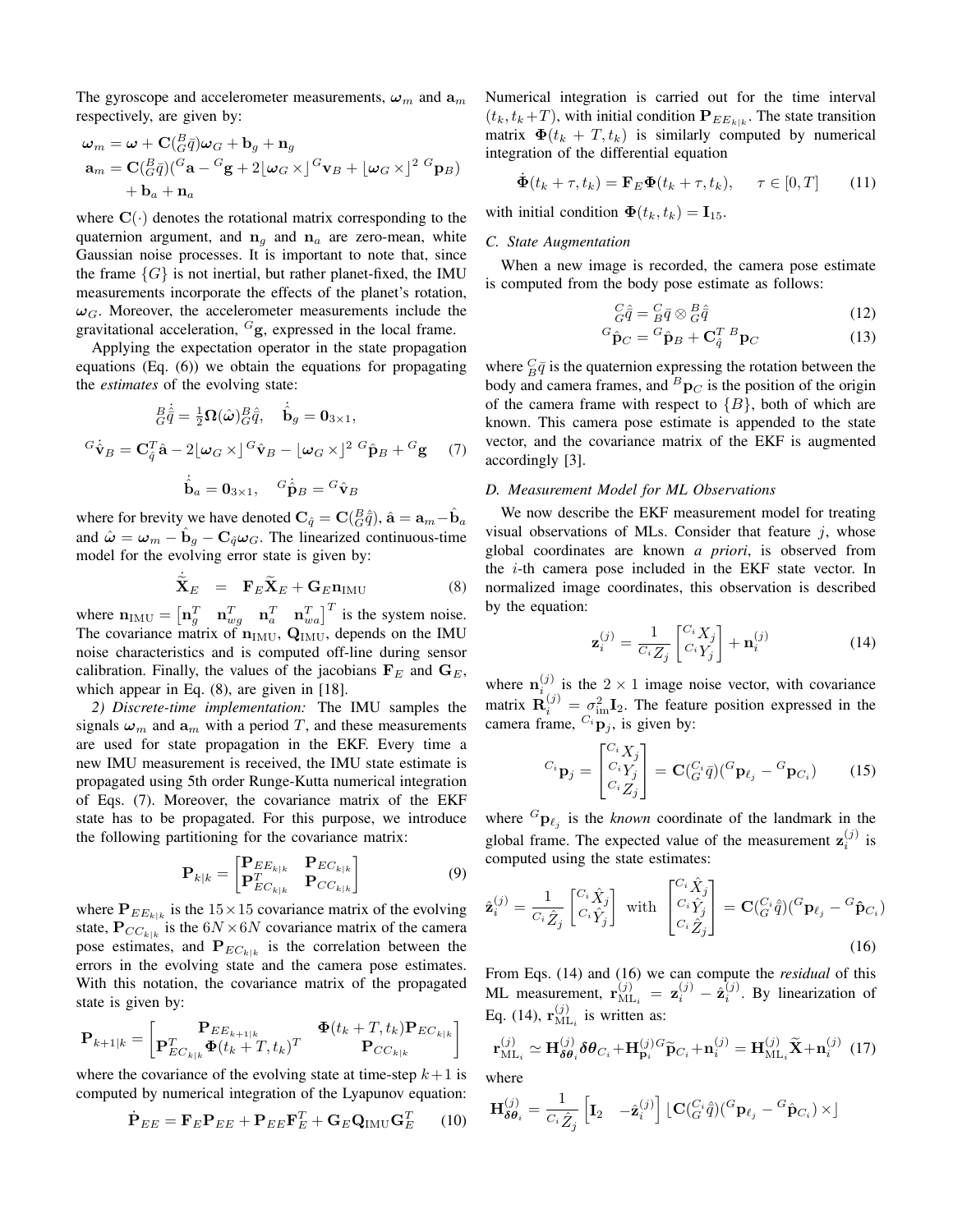$$
\mathbf{H}_{\mathbf{p}_{i}}^{(j)} = -\frac{1}{C_{i}\hat{Z}_{j}} \begin{bmatrix} \mathbf{I}_{2} & -\hat{\mathbf{z}}_{i}^{(j)} \end{bmatrix} \mathbf{C}_{G}^{(C_{i}\hat{\bar{q}})} \n\mathbf{H}_{\mathrm{ML}_{i}}^{(j)} = \begin{bmatrix} \mathbf{0}_{3\times15} & \mathbf{0}_{3\times6} & \cdots & \underbrace{\left[\mathbf{H}_{\delta\theta_{i}}^{(j)} & \mathbf{H}_{\mathbf{p}_{i}}^{(j)}\right]}_{i-\text{th camera block}} & \cdots & \mathbf{0}_{3\times6} \end{bmatrix}
$$

The residual defined in Eq. (17) is employed for performing EKF updates, as described in Section IV-F.

# *E. Measurement Model for OF Observations*

We present the OF measurement model for the case of a *single* feature,  $f_i$ , that is observed from a set of  $M_i$  poses,  $S_i$ . Each observation of this feature is described by the measurement model of Eq. (14). Since the global coordinates of  $f_i$  are *not* known in advance, in order to compute the expected value of the measurements, we obtain an estimate of the position of the observed feature,  ${}^{G}\hat{\mathbf{p}}_{\ell_j}$ , by employing a least-squares minimization algorithm. Once this estimate has been computed, the expected value of each of the feature measurements can be evaluated, similarly to Eq. (16), with the sole difference that the *estimate* of the landmark position is used, instead of an *a priori* known value.

Linearization yields the following expression for the residual,  $\mathbf{r}_i^{(j)} = \mathbf{z}_i^{(j)} - \hat{\mathbf{z}}_i^{(j)}$ , of the *i*-th measurement:

$$
\begin{aligned} \mathbf{r}_i^{(j)} &\simeq \mathbf{H}_{\boldsymbol{\delta\theta}_i}^{(j)} \boldsymbol{\delta\theta}_{C_i} + \mathbf{H}_{\mathbf{p}_i}^{(j)G} \widetilde{\mathbf{p}}_{C_i} + \mathbf{H}_{f_i}^{(j)G} \widetilde{\mathbf{p}}_{\ell_j} + \mathbf{n}_i^{(j)} \\ & = \mathbf{H}_{\mathbf{X}_i}^{(j)} \widetilde{\mathbf{X}} + \mathbf{H}_{f_i}^{(j)G} \widetilde{\mathbf{p}}_{\ell_j} + \mathbf{n}_i^{(j)} \end{aligned}
$$

Note that, in contrast to the case of ML observations, the measurement residual in this case is also affected by the error in the estimate of the landmark position. In the last expression,  $\mathbf{H}^{(j)}_{\scriptscriptstyle{f.}}$  $f_i^{(j)} = -\mathbf{H}_{\mathbf{p}_i}^{(j)}$  is the Jacobian of the residual with respect to  ${}^G\acute{\mathbf{p}}_{\ell_j}$ , and

$$
\mathbf{H}_{\mathbf{X}_{i}}^{(j)} = \begin{bmatrix} \mathbf{0}_{3\times 15} & \mathbf{0}_{3\times 6} & \cdots & \underbrace{[\mathbf{H}_{\delta\theta_{i}}^{(j)} \ \mathbf{H}_{\mathbf{p}_{i}}^{(j)}] & \cdots & \mathbf{0}_{3\times 6} \\ & & \vdots & \vdots & \ddots & \vdots \\ & & & \vdots & \ddots & \vdots \\ & & & & \end{bmatrix}
$$

By stacking the residuals corresponding to all the observations of this feature, we obtain:

$$
\mathbf{r}^{(j)} \simeq \mathbf{H}_{\mathbf{X}}^{(j)} \widetilde{\mathbf{X}} + \mathbf{H}_f^{(j)G} \widetilde{\mathbf{p}}_{\ell_j} + \mathbf{n}^{(j)}
$$
(18)

where  $\mathbf{r}^{(j)}$ ,  $\mathbf{H}_{\mathbf{X}}^{(j)}$ ,  $\mathbf{H}_{f}^{(j)}$  $f_j^{(j)}$ , and  $n^{(j)}$  are block vectors or matrices with elements  $\mathbf{r}_i^{(j)}$ ,  $\mathbf{H}_{\mathbf{X}_i}^{(j)}$  $\mathbf{X}_i^{(j)},\ \mathbf{H}_{f_i}^{(j)}$  $f_i^{(j)}$ , and  $n_i^{(j)}$ , for  $i \in S_j$ . Assuming that feature observations in different images are independent, the covariance matrix of the noise vector  $\mathbf{n}^{(j)}$ is  $\mathbf{R}^{(j)} = \sigma_{\text{im}}^2 \mathbf{I}_{2M_j}$ .

It should be clear that the residual derived in Eq. (18) *cannot* be directly used for performing EKF updates, since the landmark position error,  ${}^G\widetilde{\mathbf{p}}_{\ell_j}$ , is correlated with the state errors (recall that  ${}^{G}\hat{\mathbf{p}}_{\ell_j}$  is computed using the state estimates and the measurements  $z_i^{(j)}$  in a least-squares minimization routine). To overcome this problem, we define a residual  $\mathbf{r}_{\text{OF}}^{(j)}$ , by *projecting*  $\mathbf{r}^{(j)}$  on the left nullspace of the matrix  $\mathbf{H}_f^{(j)}$  $\overset{(j)}{f}$  . Specifically, if we let U denote the unitary matrix whose columns form the basis of the left nullspace of  $H_f^{(j)}$  $f^{(j)}$ , we obtain:

$$
\mathbf{r}_{\mathrm{OF}}^{(j)} = \mathbf{U}^T (\mathbf{z}^{(j)} - \hat{\mathbf{z}}^{(j)})
$$

$$
\simeq \mathbf{U}^T \mathbf{H}_{\mathbf{X}}^{(j)} \widetilde{\mathbf{X}} + \mathbf{U}^T \mathbf{n}^{(j)} = \mathbf{H}_{\mathrm{OF}}^{(j)} \widetilde{\mathbf{X}} + \mathbf{n}_o^{(j)} \tag{19}
$$

It is worth noting that  $\mathbf{r}_{\text{OF}}^{(j)}$  and  $\mathbf{H}_{\text{OF}}^{(j)}$ , can be computed without explicitly evaluating U. Instead, these projections of r and  $\mathbf{H}_{\mathbf{X}}^{(j)}$  on the nullspace of  $\mathbf{H}_{f}^{(j)}$  $f_f^{(j)}$  can be computed very efficiently using Givens rotations [21]. The covariance matrix of the noise vector  $\mathbf{n}_{o}^{(j)}$  can be easily shown to be equal to  $\sigma_{\text{im}}^2 \mathbf{I}_{2M_j-3}$ .

The residual  $r_o^{(j)}$  is *independent* of the errors in the feature coordinates, and thus EKF updates can be performed based on it. Eq. (19) defines a *linearized* constraint between all the camera poses from which the feature  $f_i$  was observed. This residual expresses all the available information that the measurements  $\mathbf{z}_i^{(j)}$  provide for the  $M_j$  states, and thus the resulting EKF update is optimal, except for the inaccuracies caused by linearization.

# *F. EKF Updates*

In the preceding sections we presented the measurement models that we employ for treating ML and OF observations. Once all the ML and OF measurements that must be processed at a given time-step are determined (as described in Algorithm 1), the corresponding residual vectors and measurement Jacobians (Eqs. (17) and (19)) are created. Stacking all these together yields the following residual vector:

$$
\mathbf{r} = \mathbf{H}\widetilde{\mathbf{X}} + \mathbf{n} \tag{20}
$$

where **r** is a block vector with elements  $\mathbf{r}_{\text{ML}}^{(j)}$  $_{ML_i}^{(j)}$  and  $\mathbf{r}_{\text{OF}}^{(j)}$ , **H** is a block matrix with elements  $\mathbf{H}_{\text{MI}}^{(j)}$  $_{\text{ML}_i}^{(j)}$  and  $\mathbf{H}_{\text{OF}}^{(j)}$ , and n is a noise vector of dimension  $L$  (equal to the length of  $r$ ), with covariance matrix  $\mathbf{R} = \sigma_{\text{im}}^2 \mathbf{I}_L$ . Once the residual, r, and the measurement Jacobian matrix, H of Eq. (20) have been computed, the EKF update proceeds according to the standard equations [22]. In our work, we employ the QR decomposition of the matrix H to reduce the computational complexity of EKF updates [7]. At the end of the update step, the oldest camera pose is marginalized out of the EKF state, to allow for the inclusion of the next one.

## V. EXPERIMENTS

In order to validate the algorithm's performance in conditions as close to actual planetary landing as possible, a sounding rocket experiment was conducted in April 2006, at White Sands Missile Range (WSMR), New Mexico.

## *A. Hardware Description*

A commercially available analog camera (Pulnix TM-9701) was added to an existing mission payload consisting of a GLN-MAC IMU and a Thales G12 GPS, onboard a Terrier Orion Sounding Rocket (cf. Fig. 1 for the experimental setup). The nadir-pointing camera provided descent imagery from parachute deployment to landing at 30 frames/s with a resolution of  $768 \times 484$  pixels, 8 bits/pixel, and a field of view (FOV) of  $38° \times 24°$ . A common GPS time tag from a commercial timecode generator was used to synchronize 50 Hz IMU, 10 Hz GPS, and 30 Hz image data. Images, IMU data, and GPS measurements were downlinked in real-time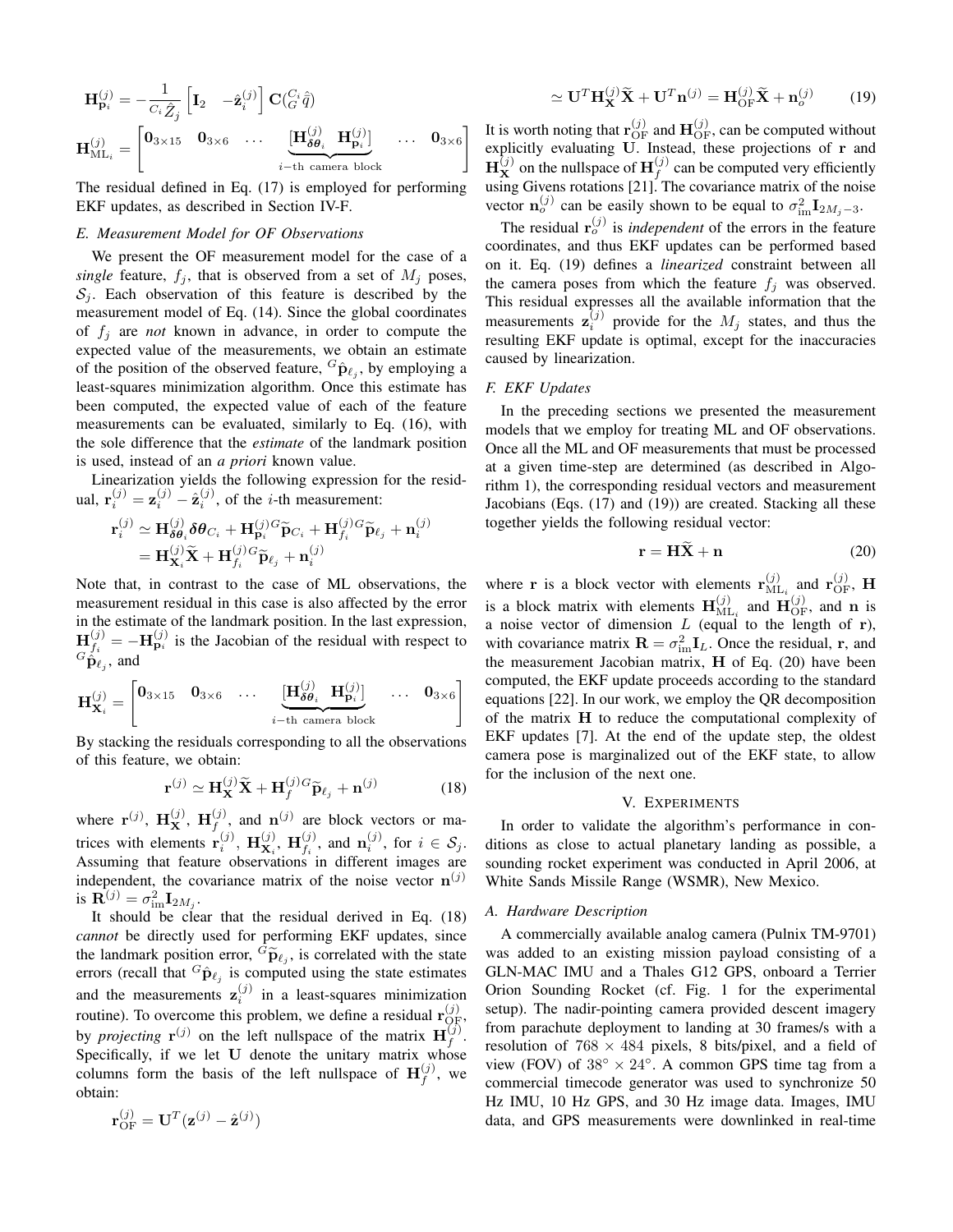| Parameter              | Sounding Rocket     | Mars Landing           |  |
|------------------------|---------------------|------------------------|--|
| Parachute Deploy Alt.  | 4200 m above ground | 2000 m above ground    |  |
| Vertical Velocity      | 10 m/s at touchdown | $1 \text{ m/s}$ at td. |  |
| Horizontal Velocity    | 3 m/s at touchdown  | $< 0.5$ m/s at td.     |  |
| Off nadir angle        | $\leq 12^{\circ}$   | $< 20^{\circ}$         |  |
| Off nadir angular rate | $< 19 \degree$ /s   | $< 60 \degree$ /s      |  |
| Roll Rate              | $\leq 360$ °/s      | $< 60$ °/s             |  |
|                        | TABLE I             |                        |  |

DYNAMICS COMPARISON BETWEEN SOUNDING ROCKET AND MARS EDL.

during flight over an S-band telemetry channel and recorded on the ground.

The data collected during this experiment were processed off-line. We should note, however, that our algorithm is capable of real-time operation. The FFT correlation-based feature matching is predicted to run at 5-20 Hz in an FPGA-based implementation currently under development at JPL, and the current C++ implementation of the pose estimator runs at 20 Hz on a 2 GHz CPU, with the number of stored poses set to  $N = 20.$ 

## *B. Experiment Profile and Relevance*

The rocket reached an apogee altitude of 123 km, followed by drogue and main parachute opening at 28 km and 4.2 km altitude, respectively. After a total flight time of 805 s, 376 s of which on the parachute, the vehicle landed 78 km downrange from the launch pad. The dynamics encountered during the parachuted phase of the sounding rocket flight are similar to those during an actual Mars landing, as shown by the comparison in Table I.

Fig. 1 shows the rocket's trajectory superimposed on a 3D map of the area. A zoomed-in view of the flight path after main parachute deployment is depicted in Fig. 3. Pure integration of the IMU measurements (blue dashed line) yielded fairly accurate results until right after the deployment of the main parachute, but then quickly diverged. The opening of the parachute caused the rocket's motion to be extremely jerky for several seconds. Integrating the large acceleration measurements recorded in this period, using the attitude estimates that had error accumulated over the preceding 431 s of flight, resulted in large position errors. Note that up to this point no images were available. Once the first few images were processed, the VISINAV algorithm corrected the accumulated error, and the estimated trajectory became virtually indistinguishable from that measured by the GPS.

As shown in Table II, ML measurements were processed during two separate phases of flight, one between 3800 m and 3100 m, using images at 3 Hz, and the second between 1600 m and 230 m above ground, processing only one frame per second (1 Hz), and yielding up to 80 MLs per image (cf. Fig. 4). The artificial gap, during which the filter had to rely on open-loop IMU integration, was introduced to emulate a temporary failure of ML detection. In EDL, this could arise, for example, due to large off-nadir viewing angles



Fig. 3. Zoomed-in view of trajectory after main parachute deployment.



Fig. 4. Number of detected MLs vs. altitude.

caused by a pose correction maneuver during powered descent. Once images become available after this intermediate openloop phase, a significant change in image scale has occurred. Despite this, the ML algorithm is capable of successfully matching MLs, and the EKF estimates' uncertainty drops sharply within a few seconds after resuming ML updates (cf. Figs. 5, 7 at 1600 m altitude).

The 3D ground coordinates for the MLs were obtained from USGS 1 Meter Digital Orthoimagery Quarter Quadrangles taken in 2001, combined with 1 arc second finished elevation data from the Shuttle Radar Topography Mission [23]. For feature matching in the first set, the entire  $7 \times 8$  km map image was resampled to  $\sim$  7 m/pixel, while for the second set the map was cropped to  $2 \times 2$  km and used at its base resolution of 1 m/pixel.

At some point during descent, the number of features within the FOV becomes too small, and the difference in resolution between camera and map too significant to allow successful ML correspondences to be established. In this experiment, we emulated this behavior by stopping ML updates at 230 m altitude. To compensate, starting at 330 m, the filter began to perform OF updates at a frequency of 3 Hz. Even though OFs do not make the system observable (as opposed to images containing at least three MLs), they allow for precise estimation of linear and rotational velocity, resulting in very small error growth during the final 230 m of descent.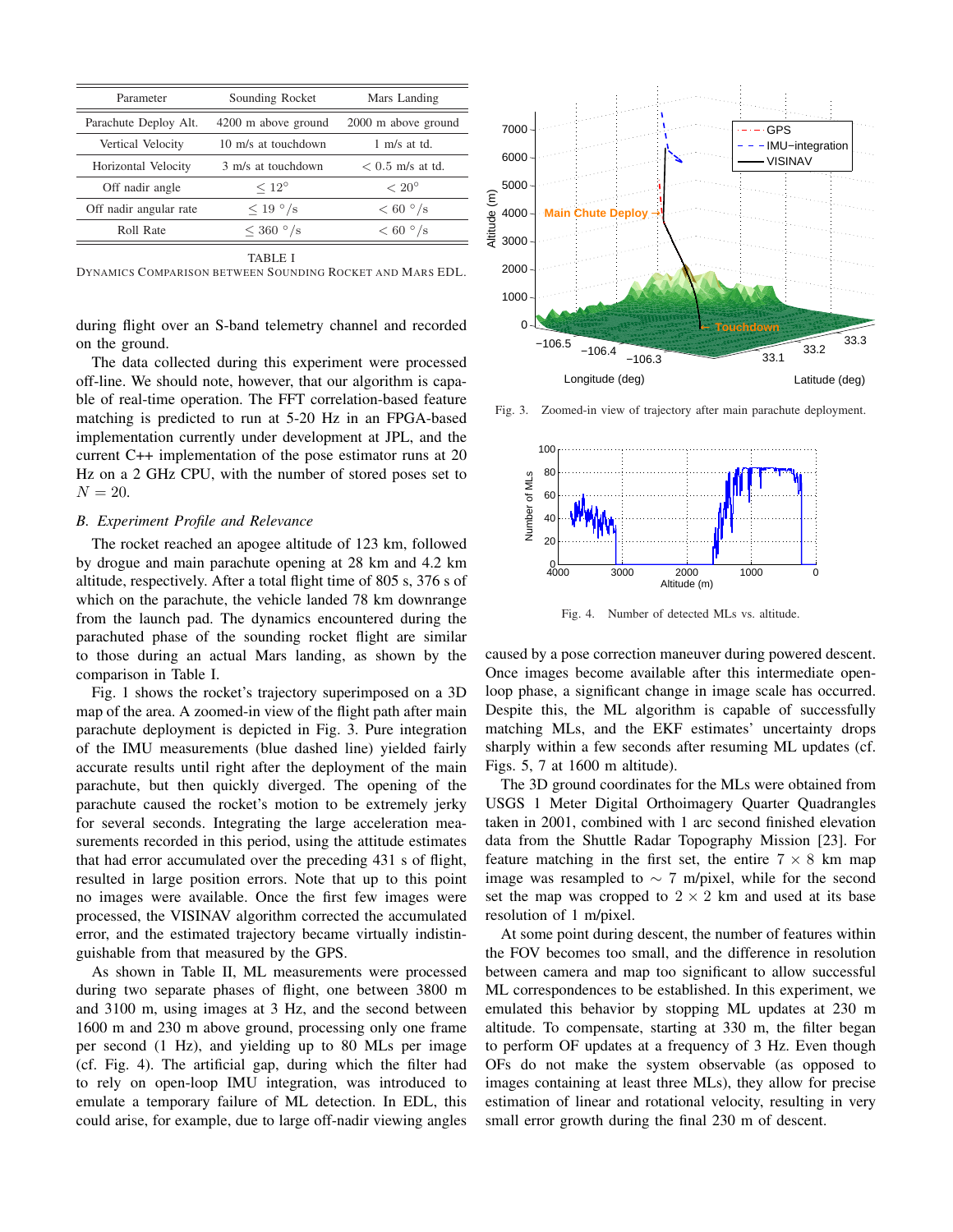## *C. Algorithm Performance*

Ground-truth for position and velocity was obtained from GPS measurements. Figs. 5 and 7 show the resulting errors and the corresponding  $3\sigma$ -bounds for velocity and position in the local North-East-Down (NED) frame. Table II gives the error norms for the position and velocity estimates at the beginning and end of the different update phases.

*a) First ML set:* When processing the first MLs, the algorithm converges within about 5 seconds from the large error (∼ 2700 m) accumulated during IMU integration to within 18 m of GPS ground-truth (cf. Figs. 3, 7). During the open-loop integration phase between 3100 m to 1600 m altitude, the pose uncertainty is again increasing.

*b) Second ML set and OFs:* The pose estimates almost instantaneously converge close to ground truth once ML updates resume at 1600 m. ML- and OF-updates (the latter starting at 330 m) reduce the position uncertainty bounds to approximately  $\pm 4$  m, and the velocity uncertainty to less than  $\pm 0.25$  m/s along each axis (3 $\sigma$ ). Notice that the actual error at the beginning of OF updates is smaller than at the end of ML processing ten seconds later. This can be attributed to the already decreasing number of detected MLs within the FOV at this altitude, due to the difference in resolution between satellite and camera image (cf. Fig. 4). With the discontinuation of ML processing at 230 m altitude, the pose uncertainty begins to increase even more, although still at a very low rate (cf. the zoomed-in view of the errors for the final 300 m in Figs. 6 and 8). As predicted, this is the result of the system becoming unobservable. Table II shows the final velocity and position error magnitudes at touchdown, which are approximately 6.4 m for position and 0.16 m/s for velocity.

Similar to position and velocity, the attitude uncertainty bounds were decreased to  $\pm 0.15^{\circ}$  accuracy along each axis  $(3\sigma)$  during processing of ML updates, with a temporary increase to  $\pm 0.9^{\circ}$  during open-loop IMU integration between 3100 m and 1600 m altitude. Due to the lack of groundtruth, the attitude uncertainty was determined from the EKF estimates of the covariance matrix. The figures for position and velocity errors (cf. Figs. 5-8) show that the filter estimates for these variables are consistent, indicating that the attitude estimates are also consistent. The filter attitude estimate was further verified through an independent measurement of the final attitude at touchdown using a compass.

#### VI. CONCLUSION

In this paper, we have presented the analysis and experimental validation of a vision-aided inertial navigation algorithm for planetary landing applications. Results from a sounding rocket test, covering the dynamic profile of typical planetary EDL scenarios, showed estimation errors of magnitude 0.16 m/s in velocity and 6.4 m in position at touchdown. These results vastly improve current state of the art for EDL navigation without vision, and meet the requirements of future planetary exploration missions [1]. The algorithm tightly couples IMU and camera measurements of mapped landmarks (MLs) and opportunistic features (OFs), in a resource-adaptive and hence

|                           | Altitude (m) | Time $(s)$ | Position | Velocity      |
|---------------------------|--------------|------------|----------|---------------|
|                           |              |            | Error(m) | Error $(m/s)$ |
| Beg. 1st ML set           | 3800         | 454        | 2722.3   | 10.45         |
| End 1st ML set            | 3100         | 514        | 16.9     | 0.18          |
| Beg. 2nd ML set           | 1600         | 647        | 78.2     | 1.38          |
| End 2nd ML set            | 230          | 781        | 5.1      | 0.23          |
| Beg. OFs                  | 330          | 771        | 3.7      | 0.15          |
| Touchdown                 | $\theta$     | 805        | 6.4      | 0.16          |
| Touchdown<br>$(IMU-only)$ | $\theta$     | 805        | 9169.5   | 32.70         |

TABLE II CONDITIONS FOR THE DIFFERENT EKF UPDATE PHASES.



Fig. 5. Velocity error expressed in NED frame (blue solid line) and corresponding  $3\sigma$ -bounds (red dashed line). Note that  $x-y-z$  in the plots corresponds to N-E-D.



Fig. 6. Velocity error in NED frame (zoomed-in view of Fig. 5 before touchdown).

real-time capable fashion. It is thus able to provide very accurate, high-bandwidth estimates for precision guidance and